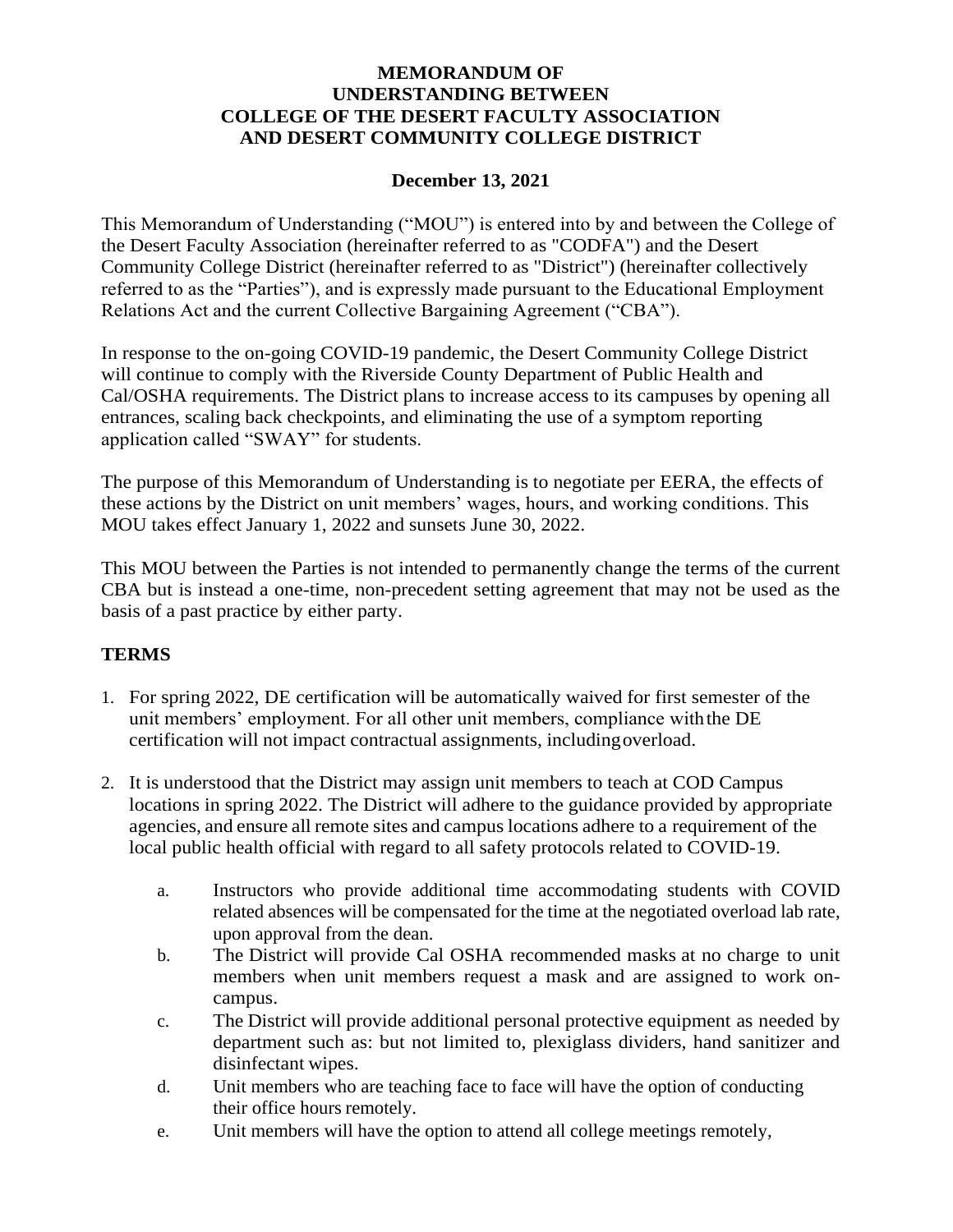whenever possible.

- f. In order to protect the safety of unit members and students, social distancing of three feet will be maintained in Student Services buildings.
- 3. District will ensure ventilation systems operate properly and provide acceptable indoor air quality for the current occupancy level for each space as recommended by CalOSHA. For unit members interacting with students and working in office spaces at all COD Campus locations where district adopted six feet of social distancing standard is not possible the District will allow unit members to interact with students virtually and provide PPE as requested by the unit member. Administration will work with individual faculty to assess and remediate concerns on a case-by-case basis.
- 4. For on-campus courses, unit members will be compensated for additional hours of classes, either load or overload, as listed in the course outline of record. For example, if for health and safety reasons, the District chooses to divide a course into smaller courses, the unit member will be compensated for each additional course.
- 5. Contact Tracing: if unit members are required to use tracking devices, none of the information gathered may be used for disciplinary action.
- 6. All health and safety protocols established by Cal OSHA and other applicable agencies, will be followed by both the District and unit members.
- 7. All protocols defined in the College of the Desert Return to Campus Plan, or any applicable subsequent College of the Desert plans will adhere to Cal OSHA and other applicable agencies requirements. Any modifications and revisions of the ofapplicable documents that impact unit members working conditions will go through a committee with CODFA representation.
- 8. The District shall consult with all unit members before assigning any unit member to serve in a face to face modality.
- 9. For the safety of all unit members working on campus as outlined in AP 3950, the District shall verify the vaccination status of all unit members and students enrolled in face to face courses before the start of the spring semester 2022. A unit member who is working face to face and is unvaccinated, shall be granted the opportunity to receive an exemption prior to the start of the spring 2022 semester.
	- a. If a unit member or student has a verified vaccination exemption, the District shall monitor weekly test results for all unvaccinated unit members and students who are coming onto campus.
	- b. All unit members or students with exemptions who are coming onto campus will be required to show weekly proof of a negative COVID-19 test to the District.
	- c. Instructional faculty shall have the right to maintain a safe learning environment in the classroom as outlined in AP 3050.
	- d. Unit members who are unable to meet their contractual class or work load of 30 SIU for the academic year will be given the opportunity to use load balancing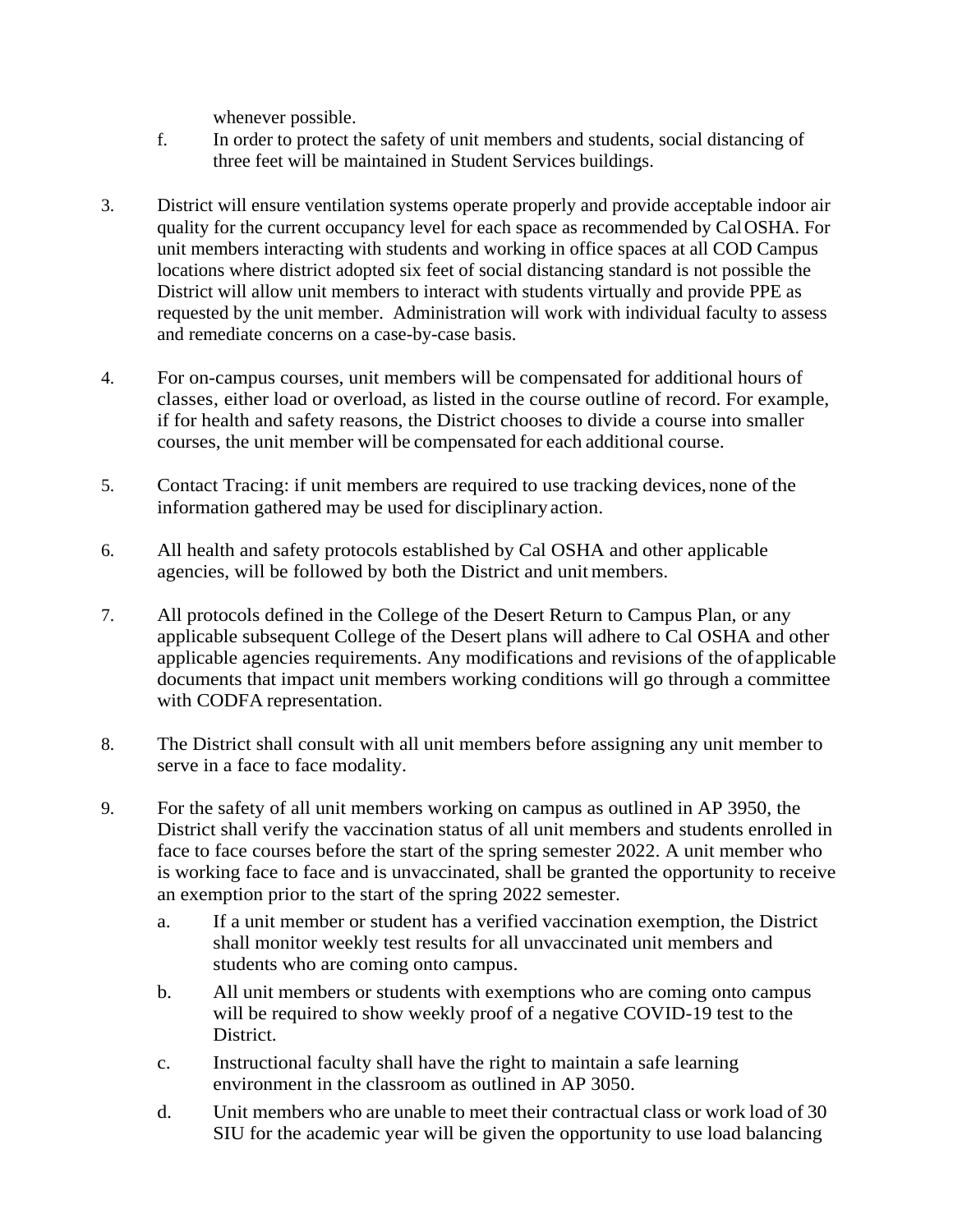perArticle 12.7 of the 2020-2023 collective bargaining agreement.

- 10. In recognition of the time and effort involved to complete the online certification course and in recognition of the importance of quality online education delivery; unit members who choose to participate in the online certification course over the spring 2022 will receive either:
	- a. \$64 per hour for participation approved DE Certification Training; Capstone course 3 hours;
	- b. FLEX credit for the 2021-2022 academic year.
- 11. Unit members who are District approved remote learning trainers will be paid their lecture rate for District-approved activities to facilitate migration to online instruction during the life of thisMOU.
- 12. Any COVID-19 required training longer than one hour in total will be submitted to the Faculty Development Committee for consideration of FLEX credit or compensated at the overload lab rate(\$64/hour).
- 13. As of July 28, 2021, all unit member's fobs have been reactivated for campus access. All unit members will need to continue to follow campus access protocols through the end of spring 2022. Changes in campus access protocols will be communicated to unit members in a timely manner.
- 14. Unit members who do not have access to the technology tools to provide online/remote education will work from their designated work location on campus.
- 15. As 2021-2022 classes continue, all state, county, and city public health requirements and recommendations will be followed.
- 16. The District will allow a unit member that is excluded from being on campus due to District COVID-19 Protocols and/or County of Riverside guidelines, and is well enough, to work remotely without loss of pay or accumulated leave.
- 17. Entire Agreement: This Agreement constitutes the entire agreement and understanding between the Parties. There are no other oral understandings, terms, or conditions and neither party has relied upon any representation, express or implied, not contained in this Agreement. All prior understandings, terms, or conditions are deemed merged into this Agreement.
- 18. This Agreement is non-precedential, will not bind the Parties in any future action, whether under similar circumstances or not, and cannot be introduced in any grievance, arbitration, complaint, administrative or legal proceeding as evidence of past practice or intent of the parties or meaning or application of the collective bargaining agreement.
- 19. Modification: This Agreement cannot be changed or supplemented orally and may be modified or superseded only by a written instrument executed by both Parties.
- 20. Execution: The Agreement may be executed in several counterparts and shall be deemed